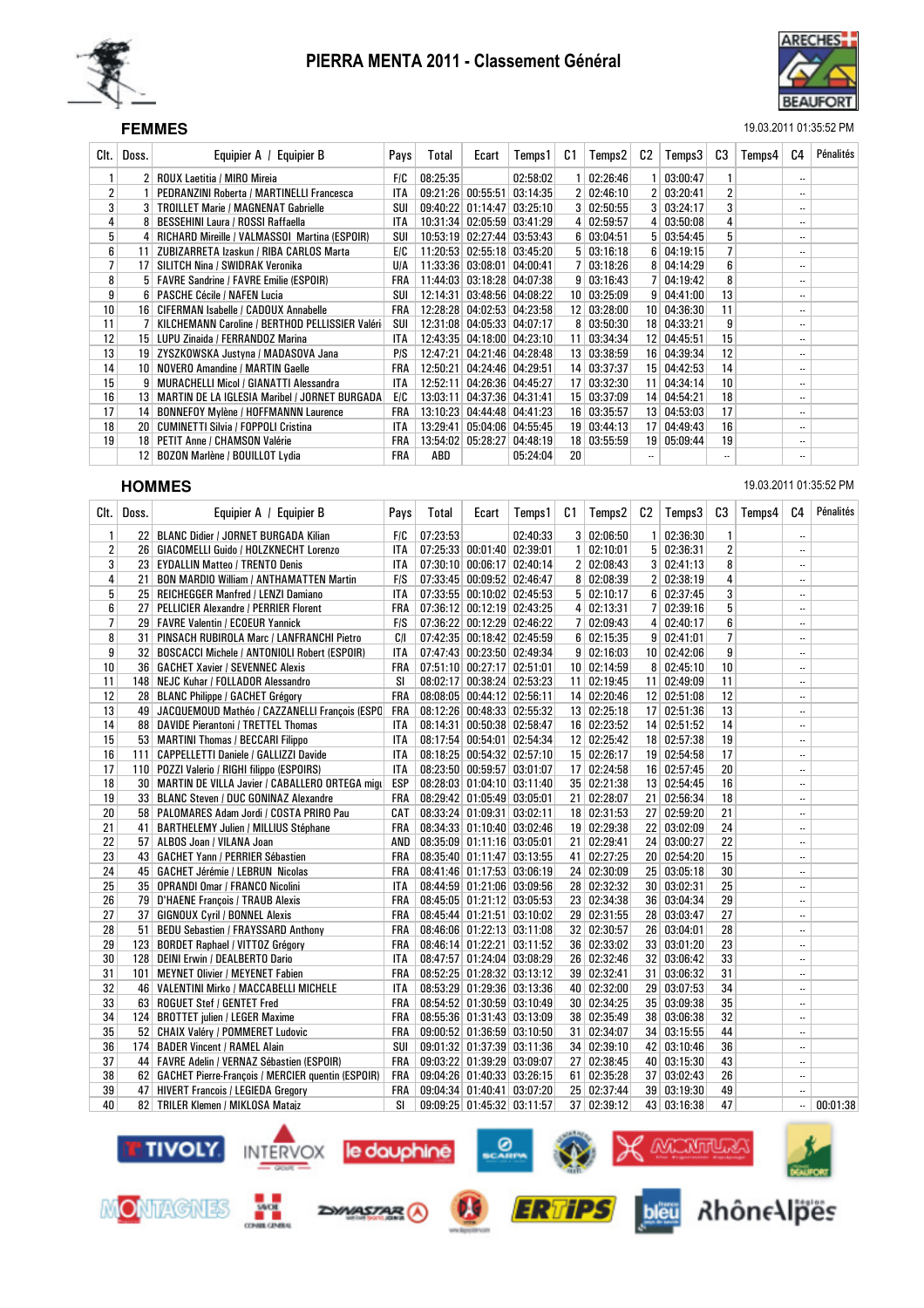



| Clt.      | Doss. | Equipier A / Equipier B                                                      | Pays              | Total | Ecart                                                                | Temps1 | C1 | Temps2                         | C2 | Temps3                       | CЗ        | Temps4 | C4                           | Pénalités |
|-----------|-------|------------------------------------------------------------------------------|-------------------|-------|----------------------------------------------------------------------|--------|----|--------------------------------|----|------------------------------|-----------|--------|------------------------------|-----------|
| 41        |       | 55 PIVANO Giuseppe / GADIN Flavio                                            | ITA               |       | 09:09:45 01:45:52 03:16:52                                           |        |    | 43 02:39:06                    |    | 41 03:13:47                  | 40        |        | $\ddotsc$                    |           |
| 42        |       | 50 BELLAGAMBA alain / PERON Andrea                                           |                   |       | FRA   09:09:46   01:45:53   03:15:43                                 |        |    | 42 02:39:31                    |    | 44 03:14:32                  | 42        |        | $\ldots$                     |           |
| 43        |       | 121   COMAS Xavier / VILA Ferran                                             |                   |       | AND 09:11:39 01:47:46 03:11:20                                       |        |    | 33 02:49:28                    |    | 68 03:10:51                  | 37        |        |                              |           |
| 44        |       | 102   CERAN Philippe / CHACORNAC Olivier                                     |                   |       | FRA 09:15:54 01:52:01 03:20:30                                       |        |    | 49 02:40:53                    |    | 45 03:14:31                  | 41        |        | $\ldots$                     |           |
| 45        |       | 140 ARVIN-BEROD Marc / RESSEGUIER Jean                                       |                   |       | FRA 09:21:48 01:57:55 03:18:47                                       |        |    | 46 02:41:44                    |    | 46 03:21:17                  | 50        |        | $\ddotsc$                    |           |
| 46        |       | 40 JORIOZ Thierry / GONTHARET Gilles                                         |                   |       | FRA 09:25:28 02:01:35 03:25:06                                       |        |    | 56 02:42:00                    |    | 47 03:18:22                  | 48        |        | $\ddotsc$                    |           |
| 47<br>48  |       | 75   RODRIGUEZ BODAS Javier / FREIXINET ESPINOSA X                           | E/C               |       | 09:26:46 02:02:53 03:17:10<br>09:27:05 02:03:12 03:21:08             |        |    | 44 02:43:45                    |    | 50   03:25:51<br>51 03:22:10 | 59        |        | $\ddotsc$                    |           |
| 49        |       | 107   NOVERO Laurent / GEROME Yann<br>172 CRAFFONARA Lois / DORFMANN Manfred | <b>FRA</b><br>ITA |       | 09:27:15 02:03:22 03:46:46                                           |        |    | 51 02:43:47<br>102 02:29:38    |    | 22 03:10:51                  | 53<br>37  |        | <br>$\ddotsc$                |           |
| 50        |       | 161 PENILLON Sebastien / MONTAGNY Sylvain                                    |                   |       | FRA 09:29:37 02:05:44 03:25:08                                       |        |    | 57 02:42:42                    |    | 49 03:21:47                  | 52        |        |                              |           |
| 51        |       | 74   GASTON PUYO Alfons / SADURNI ROQUE Xavier                               |                   |       | CAT   09:31:09   02:07:16   03:18:23                                 |        |    | 45 02:42:27                    |    | 48 03:30:19                  | 66        |        | $\ddotsc$                    |           |
| 52        |       | 152 LOPEZ Raül / CABAL GARCIA Ignacio                                        |                   |       | ESP   09:32:58   02:09:05   03:34:39                                 |        |    | 77 02:44:52                    |    | 52 03:13:27                  | 39        |        | $\ddotsc$                    |           |
| 53        |       | 195   REY Ludovic / BURNET Stéphane                                          |                   |       | FRA   09:33:28 02:09:35 03:29:08                                     |        |    | 65 02:47:36                    |    | 59 03:16:44                  | 46        |        | $\ldots$                     |           |
| 54        |       | 94   OMODEI Andrea / FENAROLI Diego                                          | ITA               |       | 09:33:40 02:09:47 03:24:59                                           |        |    | 55   02:45:01                  |    | 55 03:23:40                  | 54        |        | $\overline{\phantom{a}}$     |           |
| 55        |       | 145   FISCHER Rene / LAINER Hans                                             | AU                |       | 09:38:29 02:14:36 03:31:45                                           |        |    | 74 02:50:48                    |    | 71 03:15:56                  | 45        |        | $\overline{\phantom{a}}$     |           |
| 56        |       | 158 POUJARNISCLE Guix Francesc / BARRIO LOPEZ Juan                           |                   |       | AND 09:38:31 02:14:38 03:25:13                                       |        |    | 60 02:49:17                    |    | 65 03:24:01                  | 57        |        | $\ldots$                     |           |
| 57        |       | 86   WARNIER Thomas / NOBILE Pascal                                          |                   |       | FRA   09:38:36   02:14:43   03:24:17                                 |        |    | 52 02:47:57                    |    | 61 03:26:22                  | 61        |        | $\ldots$                     |           |
| 58        |       | 92   PANZERA Lorenzo / TOSI Marco                                            | ITA               |       | 09:40:26 02:16:33 03:26:54                                           |        |    | 62 02:47:12                    |    | 58 03:26:20                  | 60        |        | $\ddotsc$                    |           |
| 59        |       | 104   PERRET Fred / LACHAUX Francois                                         |                   |       | FRA 09:41:04 02:17:11 03:29:58                                       |        |    | 67 02:49:20                    |    | 67 03:21:46                  | 51        |        | $\ldots$                     |           |
| 60        |       | 81   PICHOL-THIEVEND Fabien / THABUIS Fabien                                 |                   |       | FRA 09:43:25 02:19:32 03:30:27                                       |        |    | 69 02:49:02                    |    | 64 03:23:56                  | 56        |        | $\ldots$                     |           |
| 61        |       | 60   GRENAT Raphaël / DI-TUCCI Vittorio                                      |                   |       | FRA 09:43:33 02:19:40 03:30:33                                       |        |    | 70 02:49:17                    |    | 65 03:23:43                  | 55        |        | $\ddotsc$                    |           |
| 62        |       | 120 TURNE JOAN / GUILLAMO Xavier                                             |                   |       | AND 09:46:13 02:22:20 03:25:09                                       |        |    | 58 02:44:58                    |    | 54   03:36:06                | 73        |        | $\ddotsc$                    |           |
| 63        |       | 138   BONDIOLI Marzio / BERNINI Angelo                                       |                   |       | ITA 09:47:59 02:24:06 03:30:54                                       |        |    | 73 02:47:39                    |    | 60 03:29:26                  | 63        |        | $\overline{\phantom{a}}$     |           |
| 64        |       | 141   NIL CARDONA Coll / VILANA GONZALES Albert                              |                   |       | CAT   09:49:11   02:25:18   03:25:09                                 |        |    | 58 02:46:48                    |    | 57 03:37:14                  | 75        |        | $\ldots$                     |           |
| 65        |       | 59 GERARD sébastien / CROISET Yann                                           |                   |       | FRA   09:49:46   02:25:53   03:34:53                                 |        |    | 78 02:48:29                    |    | 63 03:26:24                  | 62        |        |                              |           |
| 65        | 181   | <b>MARQUET Christophe / CART Julien</b>                                      |                   |       | FRA 09:49:46 02:25:53 03:32:15                                       |        |    | 75 02:52:49                    |    | 74 03:24:42                  | 58        |        |                              |           |
| 67<br>68  |       | 188   COPIN Laurent / DALBAN MOREYNAS Clovis                                 |                   |       | FRA 09:51:49 02:27:56 03:27:31<br>FRA 09:52:09 02:28:16 03:29:49     |        |    | 63 02:50:19<br>66 02:48:17     |    | 69 03:33:59<br>62 03:34:03   | 69<br>70  |        | $\ldots$<br>$\ddotsc$        |           |
| 69        |       | 198   BOISIER Adrien / BRUNET Eric<br>91   MORGAN Jon / BARDSLEY Ben         |                   |       | ENG 09:56:09 02:32:16 03:30:47                                       |        |    | 72 02:55:41                    |    | 82 03:29:41                  | 65        |        | $\ddotsc$                    |           |
| 70        |       | 77   MERGUERON Lionel / TROUSSEL Antoine                                     |                   |       | FRA 09:57:09 02:33:16 03:33:15                                       |        |    | 76 02:54:27                    |    | 80 03:29:27                  | 64        |        | $\ldots$                     |           |
| 71        |       | 76 REINER Thoni / MINIFIE James                                              |                   |       | CAN   09:57:55   02:34:02   03:24:32                                 |        |    | 53   02:50:20                  |    | 70 03:43:03                  | 80        |        |                              |           |
| 72        |       | 119   GROSSRIEDER Olivier / GOLAY Florian                                    | SUI               |       | 10:00:52 02:36:59 03:30:25                                           |        |    | 68 02:53:14                    |    | 77 03:37:13                  | 74        |        | $\ddotsc$                    |           |
| 73        |       | 65   PROTTI Andrea / CALZOLARI Nicola                                        | ITA               |       | 10:03:59 02:40:06 03:36:36                                           |        |    | 80 02:54:06                    |    | 79 03:33:17                  | 68        |        |                              |           |
| 74        |       | 84   MALAISE FLORENT / CORNU Christophe                                      |                   |       | FRA   10:05:17 02:41:24 03:43:19                                     |        |    | 94 02:51:13                    |    | 72 03:30:45                  | 67        |        | $\ldots$                     |           |
| 75        |       | 112 CINESI Michel / MIGLIORATI Marco                                         | ITA               |       | 10:10:01 02:46:08 03:37:18                                           |        |    | 81 02:52:52                    |    | 76 03:39:51                  | 76        |        | $\ddotsc$                    |           |
| 76        |       | 133   MAGISSON Nicolas / SYLVESTRE Xavier                                    |                   |       | FRA   10:10:18 02:46:25 03:30:37                                     |        |    | 71 02:52:50                    |    | 75 03:46:51                  | 87        |        | $\overline{\phantom{a}}$     |           |
| 77        |       | 38   VENDRELL Joan Maria / GUILERA Robert                                    |                   |       | CAT   10:11:47 02:47:54 03:38:02                                     |        |    | 82 02:58:13                    |    | 87 03:35:32                  | 72        |        | $\ldots$                     |           |
| 78        |       | 185   BERNARDI Germano / CALIMODIO Luca                                      | ITA               |       | 10:13:22 02:49:29 03:40:13                                           |        |    | 89 02:52:31                    |    | 73 03:40:38                  | 77        |        |                              |           |
| 79        |       | 191   ROMANET Pierre / BRIOT Emmanuel                                        |                   |       | FRA   10:17:41 02:53:48 03:35:46                                     |        |    | 79 02:57:09                    |    | 84 03:44:46                  | 83        |        | $\ddotsc$                    |           |
| 80        |       | 165 CIREY Guy / MOALIC Ronan                                                 |                   |       | FRA   10:22:15 02:58:22 03:38:21                                     |        |    | 83 03:00:49                    |    | 99 03:43:05                  | 81        |        |                              |           |
| 81        |       | 118 BUSSARD Stéphane / FRAGNIERE Vincent                                     | SUI               |       | 10:22:53 02:59:00 03:44:04                                           |        |    | 96 02:57:21                    |    | 86 03:41:28                  | 79        |        | $\ldots$                     |           |
| 82        |       | 39   CAMANDONA Marco / GIOVANNETTO Nadir                                     | ITA               |       | 10:25:15 03:01:22 03:38:48                                           |        |    | 86 02:53:36                    |    | 78 03:52:51                  | 95        |        | $\ddotsc$                    |           |
| 83<br>84  |       | 56 BIDESE ROBERTO / MARTINI MASSIMO                                          | ITA               |       | 10:25:22 03:01:29 03:42:03<br>AND   10:25:24 03:01:31 03:44:08       |        |    | 93 02:58:59<br>97   02:59:50   |    | 91   03:44:20<br>95 03:41:26 | 82<br>78  |        | $\ddotsc$<br>$\ddotsc$       |           |
| 85        |       | 61 CAPDEVILA Xavier / PALACIO SANZ Jorge<br>72 GACHET René / GACHET Arnaud   |                   |       | FRA   10:26:52 03:02:59 03:38:27                                     |        |    | 85 02:55:53                    |    | 83 03:52:32                  | 93        |        | $\overline{\phantom{a}}$     |           |
| 86        |       | 115 FIORI Andrea / MACCHETTO NICOLA   ITA   10:29:18 03:05:25 03:44:33       |                   |       |                                                                      |        |    | 98 02:59:01                    |    | 92 03:45:44                  | 85        |        | $\overline{\phantom{a}}$     |           |
| 87        |       | 103 LUCIANAZ Herve / GAIDET Eric                                             | FRA               |       | 10:32:15 03:08:22 03:41:05                                           |        |    | 92   02:55:30                  |    | 81 03:55:40                  | 97        |        | $\ddotsc$                    |           |
| 88        | 131   | <b>BOCHUD Gérard / CHARRIERE Nicolas</b>                                     | SUI               |       | 10:32:36 03:08:43 03:39:29                                           |        |    | 88 03:01:56                    |    | 103 03:51:11                 | 92        |        |                              |           |
| 89        |       | 78   TRESIDDER ES / BRIGAUD Thomas                                           | A/F               |       | 10:33:14 03:09:21 03:57:20                                           |        |    | 123 03:00:56                   |    | 100 03:34:58                 | 71        |        |                              |           |
| 90        |       | 108 DURAND Denis / HENAFF Vincent                                            | FRA               |       | 10:34:37 03:10:44 03:38:23                                           |        |    | 84 03:02:16                    |    | 105 03:53:58                 | 96        |        |                              |           |
| 91        |       | 99 PECHBERTY Laurent / ALIEU Alain                                           | FRA               |       | 10:35:22 03:11:29 03:48:07                                           |        |    | 103 02:58:55                   |    | 90 03:48:20                  | 88        |        |                              |           |
| 92        |       | 196 PORRET gregory / CHENEVAL Raphael                                        | FRA               |       | 10:38:15 03:14:22 03:51:39                                           |        |    | 110 03:01:13                   |    | 101 03:45:23                 | 84        |        |                              |           |
| 93        |       | 54   KALOGEROPOULOS Gregoris / KOSTOPOULOS Nikos                             |                   |       | GRE   10:41:07 03:17:14 03:40:34                                     |        |    | 90 02:59:43                    |    | 93 04:00:50                  | 105       |        |                              |           |
| 94        |       | 206   ZIJP David / BUSCH Nicolas                                             | FRA               |       | 10:41:18 03:17:25 03:49:58                                           |        |    | 106 03:00:16                   |    | 98 03:51:04                  | 91        |        |                              |           |
| 95        | 127   | <b>COUSIN Stephane / VALLIER Sebastien</b>                                   | FRA               |       | 10:43:57 03:20:04 03:49:55                                           |        |    | 105 03:05:40                   |    | 108 03:48:22                 | 89        |        |                              |           |
| 96        |       | 66 BALEN TOLOSA Arregi / AITOR OTXOA Biain                                   | EUS               |       | 10:44:17 03:20:24 03:44:38                                           |        |    | 99 03:02:05                    |    | 104 03:57:34                 | 100       |        |                              |           |
| 97        |       | 116 CERRO AMORES Jordi / ALBOS CAVALIERE David                               | AND               |       | 10:47:52 03:23:59 03:40:56                                           |        |    | 91   03:14:18                  |    | 129 03:51:34                 | 94        |        |                              | 00:01:04  |
| 98        |       | 162 CONSTANT Frederic / PELONG Bruno                                         |                   |       | FRA   10:49:12 03:25:19 03:46:21                                     |        |    | 100 02:58:13                   |    | 87 04:04:38                  | 110       |        |                              |           |
| 99<br>100 |       | 177 BRUNET Raphael / POCHAT Joseph<br>201   MARULLAZ Olivier / TAGAND Fabien |                   |       | FRA   10:51:31 03:27:38 03:48:18<br>FRA   10:53:03 03:29:10 03:54:09 |        |    | 104 03:07:12<br>$117$ 03:01:19 |    | 114 03:56:01<br>102 03:57:35 | 98<br>101 |        | <br>$\overline{\phantom{a}}$ |           |
| 101       |       | 98   BEVOLO Claudio / TURINI riccardo                                        | ITA               |       | 10:54:43 03:30:50 03:55:43                                           |        |    | 119 03:09:10                   |    | 123 03:49:50                 | 90        |        |                              |           |
| 102       |       | 114 PELTIER Fabien / PORTES Nicolas                                          | FRA               |       | 11:07:16 03:43:23 04:02:19                                           |        |    | 134 03:07:17                   |    | 116 03:57:40                 | 102       |        |                              |           |
| 103       |       | 122 JACQUIER Guillaume / MUGNIER Loïc                                        | FRA               |       | 11:07:31 03:43:38 03:53:28                                           |        |    | 115 03:07:53                   |    | 119 04:06:10                 | 112       |        |                              |           |
| 104       |       | 96   CAETANO Nuno / RAVANEL Gerald                                           |                   |       | POR   11:08:34 03:44:41 04:12:37                                     |        |    | 147 02:59:44                   |    | 94 03:56:13                  | 99        |        |                              |           |
| 105       |       | 178 MOUGEL Denis / GIRODON Nicolas                                           | FRA               |       | 11:09:44 03:45:51 03:53:06                                           |        |    | 114 03:17:34                   |    | 138 03:59:04                 | 103       |        | $\ddotsc$                    |           |
| 106       |       | 197   MUNIER Joan / JACQUEMOUD Clément                                       |                   |       | FRA   11:10:04 03:46:11 03:56:36                                     |        |    | 121   03:08:41                 |    | 120 04:04:47                 | 111       |        |                              |           |

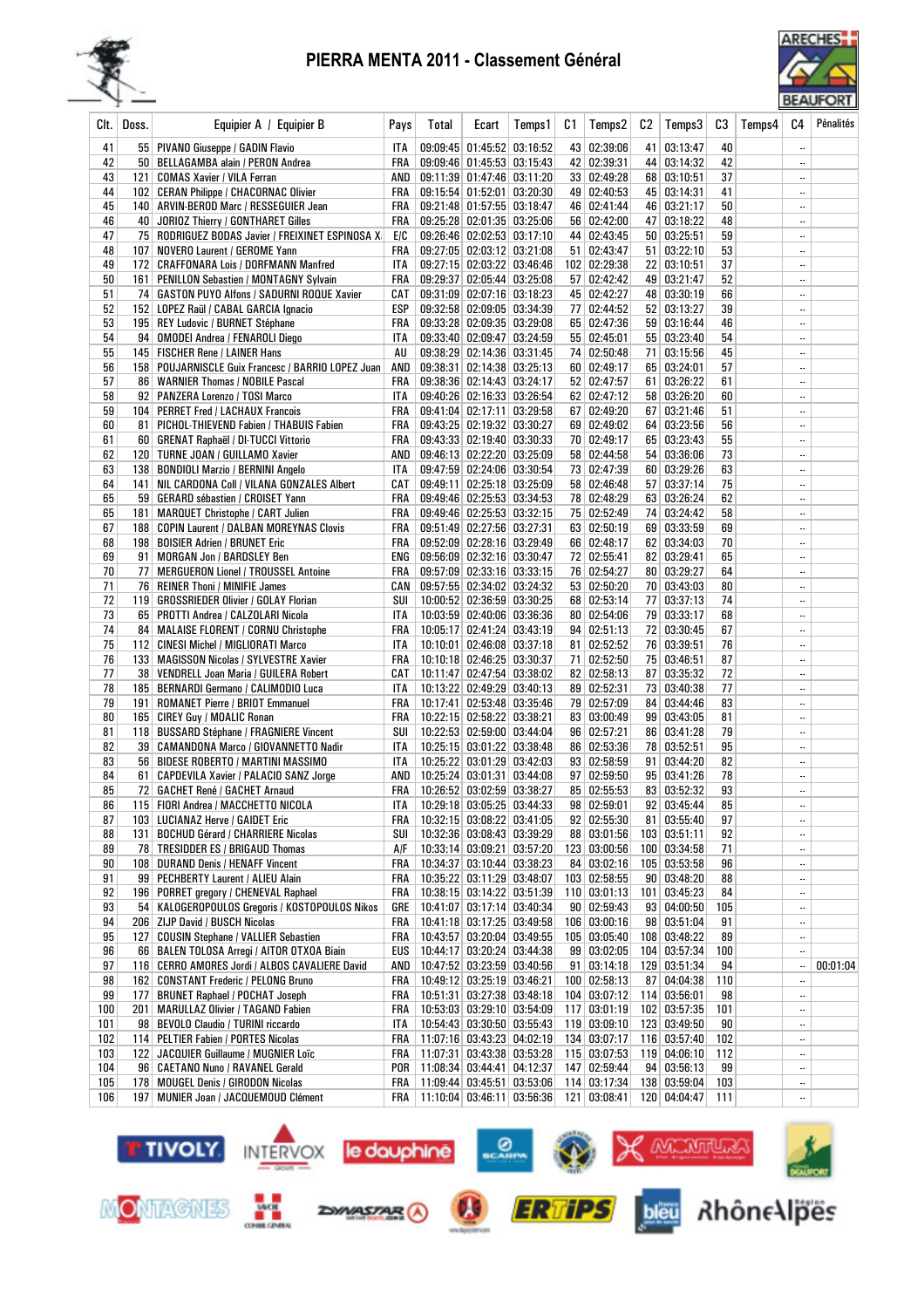



| Clt.       | Doss. | Equipier A / Equipier B                                                        | Pays              | Total | Ecart                                                                    | Temps1   | C1        | Temps2                       | C2        | Temps3                       | CЗ         | Temps4 | C4                                    | Pénalités |
|------------|-------|--------------------------------------------------------------------------------|-------------------|-------|--------------------------------------------------------------------------|----------|-----------|------------------------------|-----------|------------------------------|------------|--------|---------------------------------------|-----------|
| 107        |       | 159   GABIOUD Jules-Henri / TISSIERES Daniel                                   | SUI               |       | 11:10:08 03:46:15 04:20:52                                               |          |           | 156 03:02:48                 |           | 106 03:46:28                 | 86         |        | $\overline{\phantom{a}}$              |           |
| 108        |       | 71   FILLIEZ Nicolas / BALDUCHELLI Yan                                         | SUI               |       | 11:11:30 03:47:37 03:51:51                                               |          |           | 111   03:15:46               |           | 133 04:03:53                 | 108        |        |                                       |           |
| 109        |       | 106   KILARSKI Marek / GOMOLA Adam                                             |                   |       | POL   11:11:52 03:47:59 04:00:14                                         |          |           | 130 03:09:43                 |           | 124 04:01:55                 | 106        |        | $\ddotsc$                             |           |
| 110        |       | 192 BASTIDE Alain / ROBIN Jean-Marc                                            | FRA               |       | 11:11:56 03:48:03 03:54:11                                               |          |           | $118$ 03:07:14               |           | 115 04:10:31                 | 119        |        |                                       |           |
| 111        |       | 171   DELOBEL Denis / MANUS Ambrose                                            |                   |       | FRA   11:13:34 03:49:41 03:55:43                                         |          |           | 119 03:15:09                 |           | 130 04:02:42                 | 107        |        | $\ddotsc$                             |           |
| 112        |       | 193 ROMAIN Gilles / BUROU Norbert                                              |                   |       | FRA   11:13:52 03:49:59 03:43:42                                         |          |           | 95 03:25:41                  |           | 152 04:04:29                 | 109        |        | $\ldots$                              |           |
| 113        |       | 130   GEHANT Eric / KREBS Thomas                                               |                   |       | FRA   11:17:02 03:53:09 03:53:52                                         |          |           | 116 03:06:57                 |           | 112 04:16:13                 | 128        |        | $\ldots$                              |           |
| 114        |       | 186   BERNARD Guillaume / PAOLI Jean-Christophe                                | FRA               |       | 11:17:33 03:53:40 03:56:53                                               |          |           | 122 03:13:30                 |           | 128 04:07:10                 | 113        |        |                                       |           |
| 115        |       | 175 BETTEGA Federico / FULVIO Giovannini                                       | ITA<br><b>FRA</b> |       | 11:17:48 03:53:55 04:03:51<br>11:19:48 03:55:55 03:51:18                 |          |           | 138 03:04:55<br>108 03:06:53 |           | 107 04:09:02<br>111 04:21:37 | 116<br>132 |        | <br>$\ddotsc$                         |           |
| 116<br>117 |       | 182 DEPRE Laurent / ANCEY Pascal<br>134   SALVI philippe / KORNACKER Olivier   | FRA               |       | 11:19:51 03:55:58 04:01:46                                               |          |           | 132 03:07:29                 |           | 117 04:10:36                 | 120        |        | $\ddotsc$                             |           |
| 118        |       | 199   SIERRO Jean-Frédéric / GUILHAUME Nicolas                                 | SUI               |       | 11:21:27 03:57:34 03:59:13                                               |          |           | 127 03:12:03                 |           | 126 04:10:11                 | 118        |        | $\ddotsc$                             |           |
| 119        |       | 135   MARTINEZ DE ALBORNOZ Juan / SARASOLA Joseba                              | ESP               |       | 11:22:20 03:58:27 03:57:33                                               |          |           | 124 03:09:02                 |           | 122 04:15:45                 | 126        |        | $\ldots$                              |           |
| 120        |       | 155   ABOULIKAM Yannick / PELLOUX Eric                                         |                   |       | FRA   11:23:20 03:59:27 04:03:32                                         |          |           | 137 03:11:18                 |           | 125 04:08:30                 | 114        |        | $\ldots$                              |           |
| 121        |       | 68 PERREARD XAVIER / BALTASSAT YVAN                                            | FRA               |       | 11:23:41 03:59:48 04:10:40                                               |          |           | 146 03:12:42                 |           | 127 04:00:19                 | 104        |        |                                       |           |
| 122        |       | 144   MATHEL Pierre / VEUGLE Daniel                                            |                   |       | FRA   11:23:47 03:59:54 04:02:37                                         |          |           | 135 03:06:30                 |           | 110 04:14:40                 | 123        |        |                                       |           |
| 123        |       | 89 WIKI Fabien / CLEMENT Robert                                                | FRA               |       | 11:28:28 04:04:35 04:02:48                                               |          |           | 136 03:08:56                 |           | 121 04:16:44                 | 130        |        |                                       |           |
| 124        |       | 137 DE PODESTA Gianni / DE PODESTA Davide                                      | ITA               |       | 11:30:04 04:06:11 04:00:26                                               |          |           | 131 03:16:30                 |           | 134 04:13:08                 | 122        |        |                                       |           |
| 125        |       | 187   BOUZON Lionel / CHAVANNE Joris                                           | FRA               |       | 11:30:55 04:07:02 03:52:50                                               |          |           | 113 03:05:54                 |           | 109 04:32:11                 | 138        |        | $\ldots$                              |           |
| 126        |       | 184   LAZZARONI Fabien / DJENDEREDJIAN Stéphane                                | FRA               |       | 11:30:57 04:07:04 04:01:47                                               |          |           | 133   03:07:03               |           | 113 04:22:07                 | 133        |        | $\ddotsc$                             |           |
| 127        |       | 126   GARNIER Philippe / CHAMPLY Frederic                                      |                   |       | FRA   11:32:14   04:08:21   04:07:06                                     |          |           | 142 03:16:36                 |           | 135 04:08:32                 | 115        |        | $\ddotsc$                             |           |
| 128        |       | 67 ACS Grégory / GOUTARD Franck                                                | FRA               |       | 11:33:10 04:09:17 03:51:19                                               |          |           | 109 03:07:29                 |           | 117 04:34:22                 | 139        |        | $\ddotsc$                             |           |
| 129        |       | 173   WILLAY Philippe / BOROT Gilbert                                          | FRA               |       | 11:35:46 04:11:53 03:58:46                                               |          |           | 126 03:21:23                 |           | 147 04:15:37                 | 125        |        |                                       |           |
| 130        |       | 164   FAVRE Sébastien / SCHUWEY Philippe                                       | SUI               |       | 11:36:34 04:12:41 04:04:55                                               |          |           | 140 03:15:19                 |           | 131 04:16:20                 | 129        |        |                                       |           |
| 131        |       | 176 DARBELLAY Alain / MEUNIER David                                            | SUI               |       | 11:39:09 04:15:16 03:46:37                                               |          |           | 101 03:00:05                 |           | 97 04:52:27                  | 152        |        |                                       |           |
| 132        |       | 156   FRIONNET Michel / RIGAUD Daniel                                          | FRA               |       | 11:42:29 04:18:36 04:07:01                                               |          |           | 141 03:20:21                 |           | 143 04:15:07                 | 124        |        | $\ldots$                              |           |
| 133        |       | 160 ROOS Fabrice / MAYER Olivier                                               |                   |       | FRA   11:45:17 04:21:24 03:58:28                                         |          |           | 125 03:17:38                 |           | 139 04:29:11                 | 136        |        | $\ddotsc$                             |           |
| 134        |       | 202 RICHARD Franck / MICHAUD Olivier                                           |                   |       | FRA   11:49:27   04:25:34   04:20:45                                     |          |           | 153 03:18:32                 |           | 142 04:10:10                 | 117        |        | $\ddotsc$                             |           |
| 135        |       | 100 DALBARD Oscar / PUSCEDDU Alessandro                                        | ITA               |       | 11:51:26 04:27:33 04:16:13                                               |          |           | 150 03:23:34                 |           | 148 04:11:39                 | 121        |        | $\ddotsc$                             |           |
| 136<br>137 |       | 129   QUIM XIFRE Teixidor / ALSINA AYTER Jordi                                 |                   |       | CAT   11:52:14   04:28:21   04:18:30<br>FRA   11:56:57 04:33:04 04:09:33 |          |           | 152 03:17:39<br>145 03:20:41 |           | 140 04:16:05<br>146 04:26:43 | 127<br>134 |        | <br>$\ddotsc$                         |           |
| 138        |       | 167   WOEHRLING Yann / BLANC Sebastien<br>73   AMIEZ Stéphane / LOCATELLI Eric | FRA               |       | 12:00:28 04:36:35 04:00:11                                               |          |           | 129 03:15:45                 |           | 132 04:44:32                 | 144        |        | н.                                    |           |
| 139        |       | 150 ROUDIERE matthieu / VIGNES pierre                                          | FRA               |       | 12:00:30 04:36:37 03:59:44                                               |          |           | 128 03:20:40                 |           | 145 04:40:06                 | 142        |        |                                       |           |
| 140        |       | 48 PIVA Paolo / FERRARIS Giovanni                                              | ITA               |       | 12:04:38 04:40:45 04:15:28                                               |          |           | 149 03:20:35                 |           | 144 04:28:35                 | 135        |        |                                       |           |
| 141        |       | 166   MARET Jean-Sébastien / GFELLER Jean-Luc                                  | SUI               |       | 12:05:38 04:41:45 04:29:46                                               |          |           | 162 03:17:21                 |           | 136 04:18:31                 | 131        |        | $\ddotsc$                             |           |
| 142        |       | 204 GENDRE Steve / HOCHMANN Marc                                               | FRA               |       | 12:08:50 04:44:57 04:04:26                                               |          |           | 139 03:18:03                 |           | 141 04:46:21                 | 147        |        | $\ddotsc$                             |           |
| 143        |       | 180 PIERREL Christophe / TOUSSAINT Florent                                     | FRA               |       | 12:17:49 04:53:56 04:09:21                                               |          |           | 144 03:29:15                 |           | 155 04:39:13                 | 140        |        |                                       |           |
| 144        |       | 90   BONNIER Aymeric / BOURIN Nicolas                                          | FRA               |       | 12:18:56 04:55:03 04:20:49                                               |          |           | 154 03:28:52                 |           | 154 04:29:15                 | 137        |        |                                       |           |
| 145        |       | 169 LILLE Frederic / CASTILLON Michel                                          | FRA               |       | 12:21:12 04:57:19 04:07:44                                               |          |           | 143 03:27:13                 |           | 153 04:46:15                 | 146        |        |                                       |           |
| 146        |       | 125   BOCHUD Alain / BUCHS Jean Marc                                           | SUI               |       | 12:29:03 05:05:10 04:16:52                                               |          |           | 151 03:23:35                 |           | 149 04:48:36                 | 148        |        | $\ddotsc$                             |           |
| 147        |       | 97   BALET Manel / LLOBERA Josep                                               |                   |       | CAT   12:33:51   05:09:58   04:20:49                                     |          |           | 154 03:29:19                 |           | 156 04:43:43                 | 143        |        |                                       |           |
| 148        |       | 143 BRYDNIAK Thierry / FRASSINETTI Eric                                        |                   |       | FRA   12:37:14 05:13:21 04:15:25                                         |          |           | 148 03:30:06                 |           | 157 04:51:43                 | 151        |        | $\ddotsc$                             |           |
| 149        |       | 87   THOMI Michael / KNOPFLI Damien                                            |                   |       | SUI   12:39:54 05:16:01 04:23:05                                         |          |           | 159 03:24:07                 |           | 150 04:52:42                 | 154        |        | $\ddotsc$                             |           |
| 150        |       | 179   PRIEUR Stanislas / DOIX Anaïs                                            |                   |       | FRA   12:50:29 05:26:36 04:21:07                                         |          |           | 157 03:35:47                 |           | 164 04:53:35                 | 155        |        | $\ddotsc$                             |           |
| 151        |       | 200   LEFORESTIER dominique / TRAVERSAZ Patrick                                |                   |       | FRA   12:51:49 05:27:56 04:26:03                                         |          |           | 161 03:33:16 159 04:52:30    |           |                              | 153        |        |                                       |           |
| 152        |       | 168 FRUTAZ Luca / PROT Roberto                                                 |                   |       | ITA 12:53:16 05:29:23 04:37:34                                           |          |           | 169 03:35:41                 |           | 163 04:40:01                 | 141        |        | $\ddotsc$                             |           |
| 153        |       | 170   MALLINJOUD Philippe / REY Stéphane                                       |                   |       | FRA   12:56:27 05:32:34 04:31:04                                         |          |           | 164 03:34:07                 |           | 161 04:51:16<br>165 04:49:48 | 150        |        | $\ddotsc$                             |           |
| 154<br>155 | 207   | JEANMONNOT Philippe / LAVY Gael<br>153 AUBONNET Christophe / BLOEM Xavier      |                   |       | FRA   12:57:03 05:33:10 04:30:55                                         |          |           | 163 03:36:20<br>170 03:34:31 |           | 162 04:45:13                 | 149<br>145 |        | $\ddotsc$<br>$\overline{\phantom{a}}$ |           |
| 156        |       | 194   MERRANT Jean-Yves / MOREL Antony                                         |                   |       | FRA   12:58:03 05:34:10 04:38:19<br>FRA   13:00:13 05:36:20 04:31:05     |          |           | 165 03:33:17                 |           | 160 04:55:51                 | 156        |        | $\ddotsc$                             |           |
| 157        |       | 70   GAIDA Marco / MIGLIETTA Marco                                             |                   |       | ITA   13:05:14 05:41:21 04:36:28                                         |          |           | 167 03:32:51                 |           | 158 04:55:55                 | 157        |        | $\ddotsc$                             |           |
| 158        |       | 149   GATTONE Sylvain / CHABOUD Stephane                                       |                   |       | FRA   13:23:13 05:59:20 04:32:43                                         |          |           | 166 03:47:37                 |           | 167 05:02:53                 | 158        |        | $\ddotsc$                             |           |
| 159        |       | 113 DEVOS Laurent / FERVENTIN Stéphane                                         |                   |       | FRA   13:26:41 06:02:48 04:36:51                                         |          |           | 168 03:40:41                 |           | 166 05:09:09                 | 159        |        | $\ddotsc$                             |           |
| 160        |       | 136 MINA Javier / JOKIN Andueza                                                | ESP               |       | 13:53:48 06:29:55 04:42:29                                               |          |           | 171 03:47:38                 |           | 168 05:23:41                 | 161        |        | $\ddotsc$                             |           |
| 161        |       | 189 ROSAZ Marc / HEDRICH Charles                                               | FRA               |       | 14:01:16 06:37:23 04:56:36                                               |          |           | 172 03:55:03                 |           | 169 05:09:37                 | 160        |        | $\ddotsc$                             |           |
|            |       | 34   SBALBY Tony / FRIELD Mair                                                 | F/I               | ABD   |                                                                          | 03:03:52 |           | 20 02:24:48                  | 15        |                              |            |        | $\ddotsc$                             |           |
|            |       | 42 THEUX Marcel / MICHAUD Randy (ESPOIR)                                       | SUI               | ABD   |                                                                          | 03:18:47 | 46        |                              | $\ddotsc$ |                              |            |        | $\ddotsc$                             |           |
|            |       | 64 RUFFIEUX Samuel / VONLANTHEN David                                          | SUI               | ABD   |                                                                          | 03:24:36 |           | 54   02:58:37                | 170       |                              |            |        | $\ddotsc$                             |           |
|            |       | 69 MONTI LUCA / NAUDIN Fabio                                                   | ITA               | ABD   |                                                                          | 05:07:47 | 173       |                              | $\ddotsc$ |                              |            |        | $\ddotsc$                             |           |
|            |       | 80   ROMERI michele / RAMPONI Tiziano                                          | ITA               | ABD   |                                                                          | 03:50:59 |           | 107 02:59:50                 | 95        |                              |            |        | $\ldots$                              |           |
|            |       | 85   LANZI Giuseppe / COLOMBINI Giorgio                                        | ITA               | ABD   |                                                                          | 03:28:18 | 64        |                              | $\ddotsc$ |                              |            |        | $\ddotsc$                             |           |
|            |       | 105 PELEGRINA LOPEZ Manuel / JESUS MARCH Armand                                | AND               | ABD   |                                                                          | 03:09:53 | $\ddotsc$ | 02:37:43                     | $\ddotsc$ |                              |            |        | $\ddotsc$                             |           |
|            |       | 109 WOZNICA Julien / FALTIN daniel                                             | FRA               | ABD   |                                                                          | 05:14:24 | 173       |                              | $\ldots$  |                              |            |        | $\overline{\phantom{a}}$              |           |
|            |       | 117 BONNETON Guillaume / CANTEGREL Benjamin                                    | FRA               | ABD   |                                                                          | 03:39:18 |           | 87   02:57:18                | 85        |                              |            |        | $\ddotsc$                             |           |
|            |       | 132 BIANCO Alessandro / BOBBA Paolo                                            | ITA               | ABD   |                                                                          | 05:19:05 | 173       |                              |           |                              |            |        | $\ddotsc$                             |           |
|            |       | 142 RUFFINO Domenico / RIVA Diego                                              | ITA               | ABD   |                                                                          | 05:07:56 | 173       |                              |           |                              | $\ddotsc$  |        | $\ddotsc$                             |           |

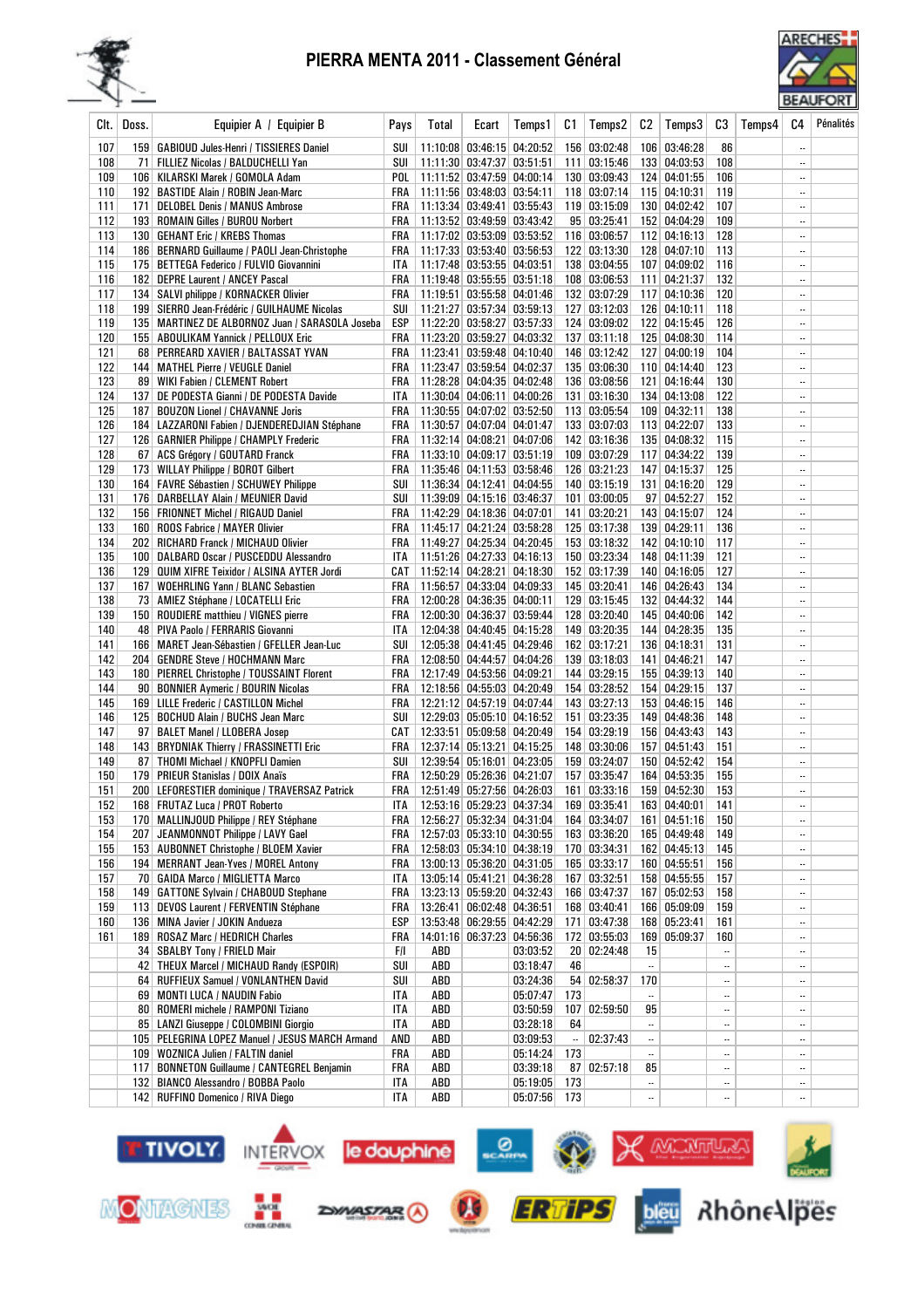



| Clt. | Doss.            | Equipier A / Equipier B                     | Pays       | Total | Ecart | Temps 1  | C1               | Temps2        | C2  | Temps3 | C3                       | Temps4 | C4                       | Pénalités |
|------|------------------|---------------------------------------------|------------|-------|-------|----------|------------------|---------------|-----|--------|--------------------------|--------|--------------------------|-----------|
|      |                  | 146   ILARREGUI Fermin / GOIKOETXEA Juanio  | ESP        | ABD   |       | 04:22:01 | 158 <sup>1</sup> | 03:25:08      | 151 |        | $\overline{\phantom{a}}$ |        | $\overline{\phantom{a}}$ |           |
|      | 147              | SCANDROGLIO Lorenzo / MUSIALOWSKI Piotr     | <b>ITA</b> | ABD   |       | 04:23:57 |                  | 160 03:17:24  | 137 |        | $\overline{\phantom{a}}$ |        | $\ddotsc$                |           |
|      |                  | 154   FARQUET François / DARBELLAY François | SUI        | ABD   |       | 03:52:26 |                  | 112 02:58:52  | 89  |        | $\overline{\phantom{a}}$ |        | $\ddotsc$                |           |
|      | 157 <sup>1</sup> | <b>PHILIPONA Nicolas / CHARRIERE Eric</b>   | SUI        | ABD   |       | 03:20:36 |                  | 50   02:44:52 | 52  |        | $\overline{\phantom{a}}$ |        | $\ddotsc$                |           |
|      |                  | 163 LEONARD Marc / MANUEL Michel            | FRA        | ABD   |       | 03:20:02 |                  | 48 02:46:14   | 56  |        | $\overline{\phantom{a}}$ |        | $\ddotsc$                |           |
|      |                  | 183   TSOURGIANNIS Arion / MOISIDIS IRAKLIS | GRE        | ABD   |       | 05:08:29 | 173              |               |     |        | $\overline{\phantom{a}}$ |        | $\cdot$ .                |           |
|      |                  | 190   PARK Jungil / YOO Hankvu              | COR        | ABD   |       | 05:40:52 | 173              |               |     |        | $\overline{\phantom{a}}$ |        | $\ddotsc$                |           |
|      |                  | 203   TRULLEMANS Alain / GERLACHE Mathieu   | BEL        | ABD   |       | 05:13:22 | 173              |               |     |        | $\overline{\phantom{a}}$ |        | $\cdot$ .                |           |
|      |                  | 24 BUFFET Yannnick / BRUNOD Dennis          | FRA        | ABD   |       |          |                  |               |     |        | $\overline{\phantom{a}}$ |        | $\ddotsc$                |           |
|      |                  | 83   PISARCIK Milan / ZIAK lgor             | SK         | ABD   |       |          |                  |               |     |        | $\overline{\phantom{a}}$ |        | $\ddotsc$                |           |
|      |                  | 93 DUCH Miroslav / KUCZYNSKY Roman          | CZ         | ABD   |       |          |                  |               |     |        | $\overline{\phantom{a}}$ |        | $\ddotsc$                |           |
|      |                  | 95 SZYMON Sawicki / PRZEMYSLAW Sobczyk      | CZ         | ABD   |       |          |                  |               |     |        | $\overline{\phantom{a}}$ |        | $\ddotsc$                |           |
|      | 1391             | MAYENCOURT Bernard / VOUILLAMOUZ Job        | SUI        | ABD   |       |          | $\ddotsc$        |               |     |        | $\overline{\phantom{a}}$ |        | $\cdot$ .                |           |
|      | 151              | PICCINI Alessandro / DE LUCA Stefano        | ITA        | ABD   |       |          |                  |               |     |        | $\overline{\phantom{a}}$ |        | $\ddotsc$                |           |
|      | 205              | <b>CUNACCIA Marco / CIOCCA Marco</b>        | <b>ITA</b> | ABD   |       |          | $\ddotsc$        |               |     |        | $\overline{\phantom{a}}$ |        | $\cdot$ .                |           |
|      |                  |                                             |            |       |       |          |                  |               |     |        |                          |        |                          |           |

Etape 1/ Délai horaire : 5H02min06s

--> Hors délai et non autorisées à partir, les équipes : 12 - 69 - 109 - 132 - 142 - 183 - 190 - 203

Etape 2/ Délai horaire : 4h00min59s

Etape 3/ Délai horaire : 4h57min21s

Détail des pénalités :

- Ecart > 5s entre les 2 équipiers à l'arrivée --> dossards 82 - 116